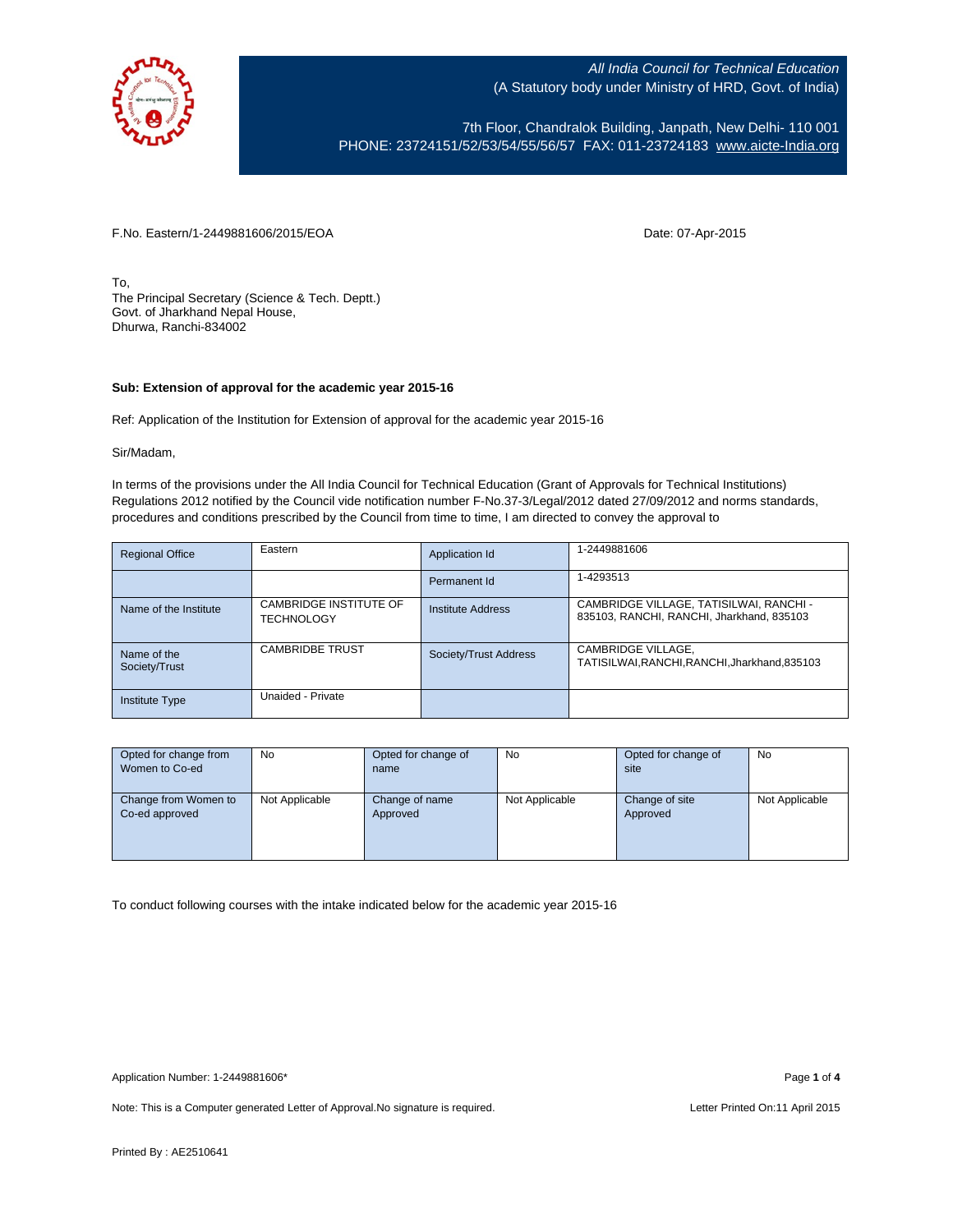

7th Floor, Chandralok Building, Janpath, New Delhi- 110 001 PHONE: 23724151/52/53/54/55/56/57 FAX: 011-23724183 [www.aicte-India.org](http://www.aicte-india.org/)

| Application Id: 1-2449881606                          |              | Course                                     |                                                                   | <b>Affiliating Body</b>    |                                 |                |                                  |                     |                     |                                          |
|-------------------------------------------------------|--------------|--------------------------------------------|-------------------------------------------------------------------|----------------------------|---------------------------------|----------------|----------------------------------|---------------------|---------------------|------------------------------------------|
| Program                                               | Shift        | Level                                      |                                                                   | Full/Part Time             |                                 | Intake 2014-15 | Intake Approved for<br>$15 - 16$ | NRI Approval status | PIO Approval status | Foreign Collaboration<br>Approval status |
|                                                       |              |                                            |                                                                   |                            |                                 |                |                                  |                     |                     |                                          |
| <b>ENGINEERING</b><br><b>AND</b><br><b>TECHNOLOGY</b> | 1st<br>Shift | POST<br><b>GRADUA</b><br><b>TE</b>         | <b>COMPUTER AIDED</b><br><b>DESIGN AND</b><br><b>MANUFACTURE</b>  | <b>FULL</b><br><b>TIME</b> | Ranchi<br>University,<br>Ranchi | 18             | $\overline{18}$                  | <b>NA</b>           | NA                  | <b>NA</b>                                |
| <b>ENGINEERING</b><br><b>AND</b><br><b>TECHNOLOGY</b> | 1st<br>Shift | POST<br><b>GRADUA</b><br><b>TE</b>         | <b>STRUCTURAL</b><br><b>ENGINEERING</b>                           | <b>FULL</b><br><b>TIME</b> | Ranchi<br>University,<br>Ranchi | 18             | 18                               | <b>NA</b>           | NA                  | <b>NA</b>                                |
| <b>ENGINEERING</b><br><b>AND</b><br><b>TECHNOLOGY</b> | 1st<br>Shift | <b>UNDER</b><br><b>GRADUA</b><br>TE        | <b>CIVIL</b><br><b>ENGINEERING</b>                                | <b>FULL</b><br><b>TIME</b> | Ranchi<br>University,<br>Ranchi | 120            | 120                              | <b>NA</b>           | <b>NA</b>           | <b>NA</b>                                |
| <b>ENGINEERING</b><br><b>AND</b><br><b>TECHNOLOGY</b> | 1st<br>Shift | <b>UNDER</b><br><b>GRADUA</b><br>TE        | <b>COMPUTER</b><br><b>SCIENCE &amp;</b><br><b>ENGINEERING</b>     | <b>FULL</b><br><b>TIME</b> | Ranchi<br>University,<br>Ranchi | 120            | 120                              | <b>NA</b>           | <b>NA</b>           | <b>NA</b>                                |
| <b>ENGINEERING</b><br><b>AND</b><br><b>TECHNOLOGY</b> | 1st<br>Shift | <b>UNDER</b><br><b>GRADUA</b><br>TE        | <b>ELECTRICAL AND</b><br><b>ELECTRONICS</b><br><b>ENGINEERING</b> | <b>FULL</b><br><b>TIME</b> | Ranchi<br>University,<br>Ranchi | 60             | 60                               | NA                  | NA                  | <b>NA</b>                                |
| <b>ENGINEERING</b><br><b>AND</b><br><b>TECHNOLOGY</b> | 1st<br>Shift | <b>UNDER</b><br><b>GRADUA</b><br><b>TE</b> | <b>ELECTRONICS &amp;</b><br><b>COMMUNICATION</b><br><b>ENGG</b>   | <b>FULL</b><br><b>TIME</b> | Ranchi<br>University,<br>Ranchi | 60             | 60                               | NA                  | NA                  | <b>NA</b>                                |
| <b>ENGINEERING</b><br><b>AND</b><br><b>TECHNOLOGY</b> | 1st<br>Shift | <b>UNDER</b><br><b>GRADUA</b><br><b>TE</b> | <b>MECHANICAL</b><br><b>ENGINEERING</b>                           | <b>FULL</b><br><b>TIME</b> | Ranchi<br>University,<br>Ranchi | 120            | 120                              | NA                  | <b>NA</b>           | NA                                       |
| <b>ENGINEERING</b><br><b>AND</b><br><b>TECHNOLOGY</b> | 2nd<br>Shift | <b>UNDER</b><br><b>GRADUA</b><br><b>TE</b> | <b>CIVIL</b><br><b>ENGINEERING</b>                                | <b>FULL</b><br><b>TIME</b> | Ranchi<br>University,<br>Ranchi | 60             | 60                               | NA                  | NA                  | <b>NA</b>                                |

Application Number: 1-2449881606\* Page **2** of **4**

Note: This is a Computer generated Letter of Approval. No signature is required. Letter Printed On:11 April 2015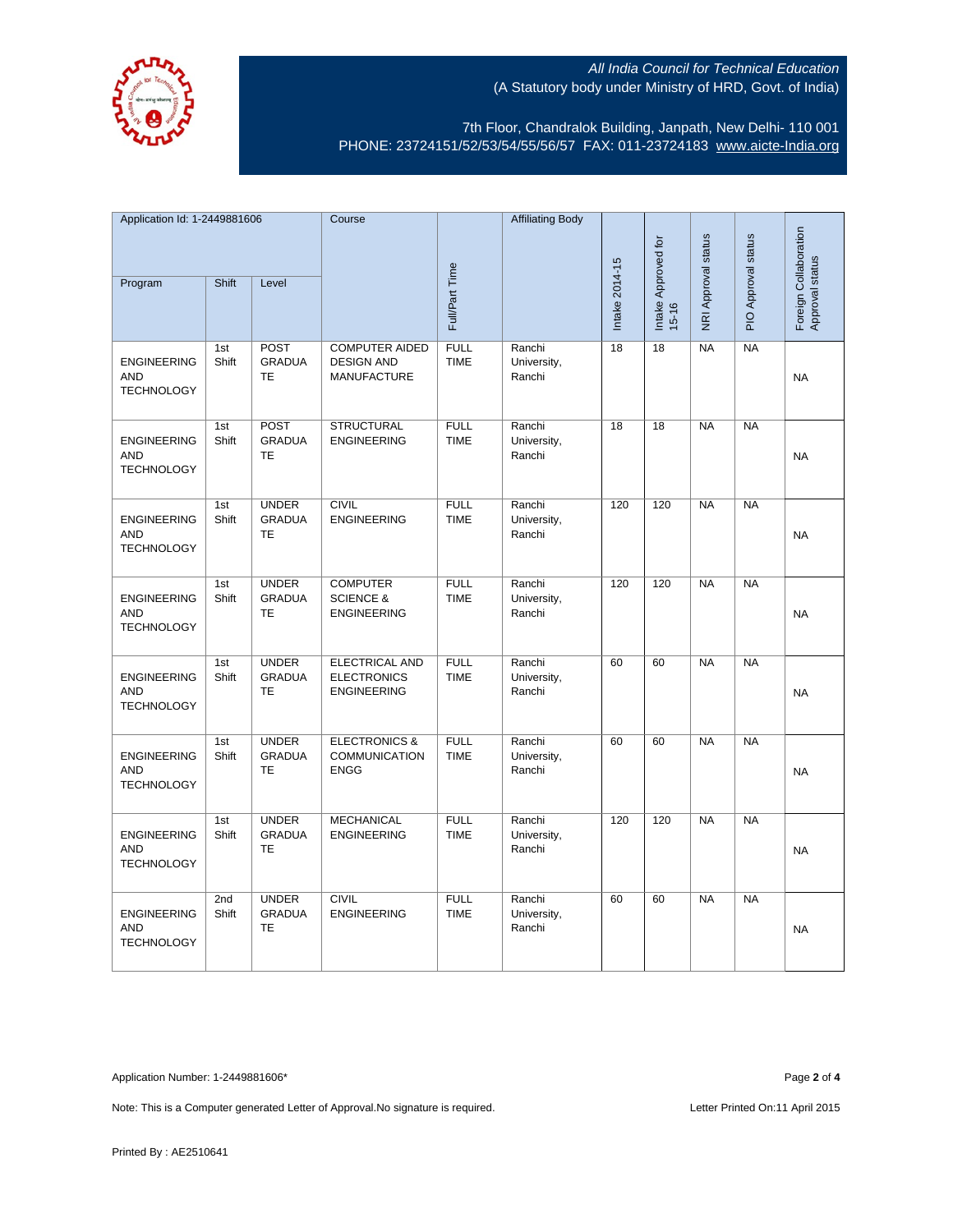

7th Floor, Chandralok Building, Janpath, New Delhi- 110 001 PHONE: 23724151/52/53/54/55/56/57 FAX: 011-23724183 [www.aicte-India.org](http://www.aicte-india.org/)

| Application Id: 1-2449881606<br>Shift<br>Program<br>Level |              | Course                                     | Full/Part Time                                                  | <b>Affiliating Body</b>    | Intake 2014-15                  | Approved for | NRI Approval status | PIO Approval status | Foreign Collaboration<br>Approval status |           |
|-----------------------------------------------------------|--------------|--------------------------------------------|-----------------------------------------------------------------|----------------------------|---------------------------------|--------------|---------------------|---------------------|------------------------------------------|-----------|
|                                                           |              |                                            |                                                                 |                            |                                 |              | Intake<br>$15 - 16$ |                     |                                          |           |
| <b>ENGINEERING</b><br><b>AND</b><br><b>TECHNOLOGY</b>     | 2nd<br>Shift | <b>UNDER</b><br><b>GRADUA</b><br><b>TE</b> | <b>COMPUTER</b><br><b>SCIENCE &amp;</b><br><b>ENGINEERING</b>   | <b>FULL</b><br><b>TIME</b> | Ranchi<br>University,<br>Ranchi | 60           | 60                  | <b>NA</b>           | <b>NA</b>                                | <b>NA</b> |
| <b>ENGINEERING</b><br><b>AND</b><br><b>TECHNOLOGY</b>     | 2nd<br>Shift | <b>UNDER</b><br><b>GRADUA</b><br><b>TE</b> | <b>ELECTRONICS &amp;</b><br><b>COMMUNICATION</b><br><b>ENGG</b> | <b>FULL</b><br><b>TIME</b> | Ranchi<br>University,<br>Ranchi | 60           | 60                  | <b>NA</b>           | <b>NA</b>                                | <b>NA</b> |
| <b>ENGINEERING</b><br><b>AND</b><br><b>TECHNOLOGY</b>     | 2nd<br>Shift | <b>UNDER</b><br><b>GRADUA</b><br><b>TE</b> | <b>MECHANICAL</b><br><b>ENGINEERING</b>                         | <b>FULL</b><br><b>TIME</b> | Ranchi<br>University,<br>Ranchi | 60           | 60                  | <b>NA</b>           | NA                                       | <b>NA</b> |
| <b>MANAGEMEN</b><br>т                                     | 1st<br>Shift | <b>POST</b><br><b>GRADUA</b><br><b>TE</b>  | <b>MASTERS IN</b><br><b>BUSINESS</b><br><b>ADMINISTRATION</b>   | <b>FULL</b><br><b>TIME</b> | Ranchi<br>University,<br>Ranchi | 60           | 60                  | <b>NA</b>           | <b>NA</b>                                | <b>NA</b> |

Note: Validity of the course details may be verified at www.aicte-india.org>departments>approvals

The above mentioned approval is subject to the condition that CAMBRIDGE INSTITUTE OF TECHNOLOGY shall follow and adhere to the Regulations, guidelines and directions issued by AICTE from time to time and the undertaking / affidavit given by the institution along with the application submitted by the institution on portal.

In case of any differences in content in this Computer generated Extension of Approval Letter, the content/information as approved by the Executive Council / General Council as available on the record of AICTE shall be final and binding.

Strict compliance of Anti-Ragging Regulation:- Approval is subject to strict compliance of provisions made in AICTE Regulation notified vide F. No. 37-3/Legal/AICTE/2009 dated July 1, 2009 for Prevention and Prohibition of Ragging in Technical Institutions. In case Institution fails to take adequate steps to Prevent Ragging or fails to act in accordance with AICTE Regulation or fails to punish perpetrators or incidents of Ragging, it will be liable to take any action as defined under clause 9(4) of the said Regulation.

> **Dr. Avinash S Pant Actg Chairman, AICTE**

Application Number: 1-2449881606\* Page **3** of **4**

Note: This is a Computer generated Letter of Approval.No signature is required. Letter According the state of the Letter Printed On:11 April 2015